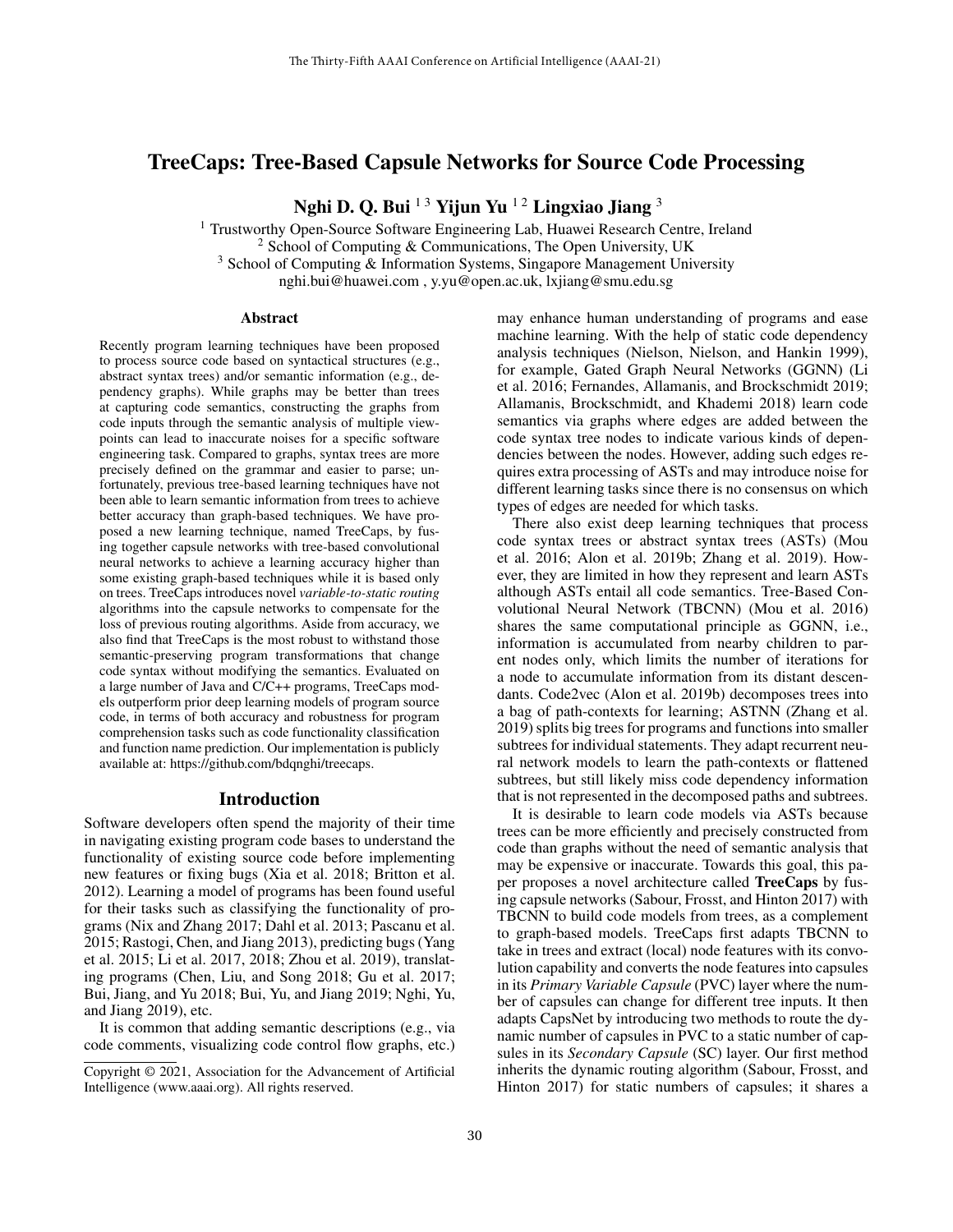global transformation matrix across every pair of capsules between the layers (Yang et al. 2018; Zhang and Chen 2019). Our second method is a novel *Variable-to-Static* (VTS) routing algorithm that selects the capsules with the most prominent outputs in the PVC layer and squeezes them into a fixed set of capsules. The method utilizes the common intuition that code semantics can often be determined by considering only a portion of code elements. Further, we apply a dynamic routing algorithm from the capsules in the SC layer to the final *Code Capsule* (CC) layer whose number of capsules is fixed according to a specific learning task, to get the vector embeddings of the trees for the task. Compared to the max-pooling method to combine node features in TBCNN, the pipeline of our routing methods ( $\text{PVC} \rightarrow \text{SC} \rightarrow \text{CC}$ ) can learn more complex combinations of AST features.

Across codebases in C/C++ and Java with respect to commonly compared program comprehension tasks such as code functionality classification and function name prediction, our empirical evaluation shows that TreeCaps achieves better classification accuracy and better F1 score in prediction compared to other code learning techniques such as Code2vec, Code2seq, ASTNN, TBCNN, GGNN, GREAT and GNN-FiLM. We have also applied three types of semantic-preserving transformations (Rabin et al. 2020; Zhang et al. 2020; Wang and Su 2019) that transform programs into syntactically different but semantically equivalent code to attack the models. Evaluations also show that our TreeCaps models are the most *robust*, able to preserve its predictions for transformed programs more than other learning techniques.

### Related Work

There has been huge interest in applying deep learning techniques for software engineering tasks such as program functionality classification (Mou et al. 2016; Zhang et al. 2019), function name prediction (Fernandes, Allamanis, and Brockschmidt 2019), bug localization (Pradel and Sen 2018; Gupta, Kanade, and Shevade 2019), code clone detection (Zhang et al. 2019), program refactoring (Hu et al. 2018), program translation (Chen, Liu, and Song 2018), and code synthesis (Brockschmidt et al. 2019). A model of source code can often be learned in two steps: (1) convert source code into suitable intermediate representations, and (2) design learning networks to process the representations.

Mou et al. (2016) parse code into ASTs and design Tree-Based Convolutional Neural Networks (TBCNNs) as the learning networks. Allamanis, Brockschmidt, and Khademi (2018) extend ASTs to graphs by adding a variety of code dependencies as edges among tree nodes, intended to represent code semantics, and apply Gated Graph Neural Networks (GGNN) (Li et al. 2016) to learn the graphs, which indeed enhances the performance of TBCNN (Mou et al. 2016) for certain tasks. GNN-FiLM (Brockschmidt 2019) is also a graph-based model that explores by applying feature-wise linear modulation (FiLM) on Graph Neural Network (GNN). Hellendoorn et al. (2019) proposes a hybrid approach to combine sequence-based models (Recurrent Neural Networks, Transformer) and graph-based models (GNNs) into a model called Graph Relational Embedding Attention Transformer (GREAT) to address the major drawback of GGNN that can only capture local information of the source code. While the graph-based model extracts local features of source code, the sequence-based model captures global features, their combination improves the performance of GREAT over GNNs.

Code2vec (Alon et al. 2019b), Code2seq (Alon et al. 2019a), and ASTNN (Zhang et al. 2019) are designed based on splitting ASTs into smaller ones, either as a bag of path-contexts or as flattened subtrees representing individual statements, and use various kinds of Recurrent Neural Network (RNN) to learn such code representations. Inst2vec (Ben-Nun, Jakobovits, and Hoefler 2018) uses the RNN to model the Intermediate Representation of the binary code that is independent of the source programming language.

Capsule networks (CapsNet) (Sabour, Frosst, and Hinton 2017; Hinton, Sabour, and Frosst 2018) use dynamic routing to model spatial and hierarchical relations among objects in an image. The techniques have been successfully applied to image processing tasks such as image classification, character recognition, and text classification (Jayasundara et al. 2019; Rajasegaran et al. 2019; Yang et al. 2018; Li et al. 2019). However, none of the studies has considered complex tree data as input, which is however natural for programs. Capsule Graph Neural Networks (Zhang and Chen 2019) proposed to classify biological and social network graphs does not handle tree- or graph-based code syntax. To the best of our knowledge, we are the first to adapt capsule networks for program source code processing to learn code models on syntax trees directly, without the need for extra static program semantic analysis techniques that may be expensive or introduce inaccuracies (Nielson, Nielson, and Hankin 1999).

### Tree-based Capsule Networks

An overview of the TreeCaps architecture is shown in Fig. 1. The steps of our technique are as follows:

- The code snippet in the training data is parsed into an AST and vectorized. The node vectors are fed into the TBCNN to extract node features.
- The node features will be used as the input for the Primary Variable Capsule (PVC) layer to group the tensor outputs of the TBCNN layers into a set of capsules. The number of capsules in this layer is dynamic
- The capsules in the PVC layer are then routed and reduced to a fixed number of capsules in the Secondary Capsule (SC) layer. The SC layer is to combine the capsules in the PVC layer into a new set of capsules, in which the number of capsules in this layer is static.
- The outputs of the SC layer are routed to the final Code Capsule (CC) layer where capsules can be seen as the vector representations for the input code, and can be trained with respect to various code comprehension tasks, such as code functionality classification and function name prediction.

# Tree-based Convolutional Neural Networks

We briefly introduce the Tree-based Convolutional Neural Networks (TBCNN, (Mou et al. 2016)) for processing tree-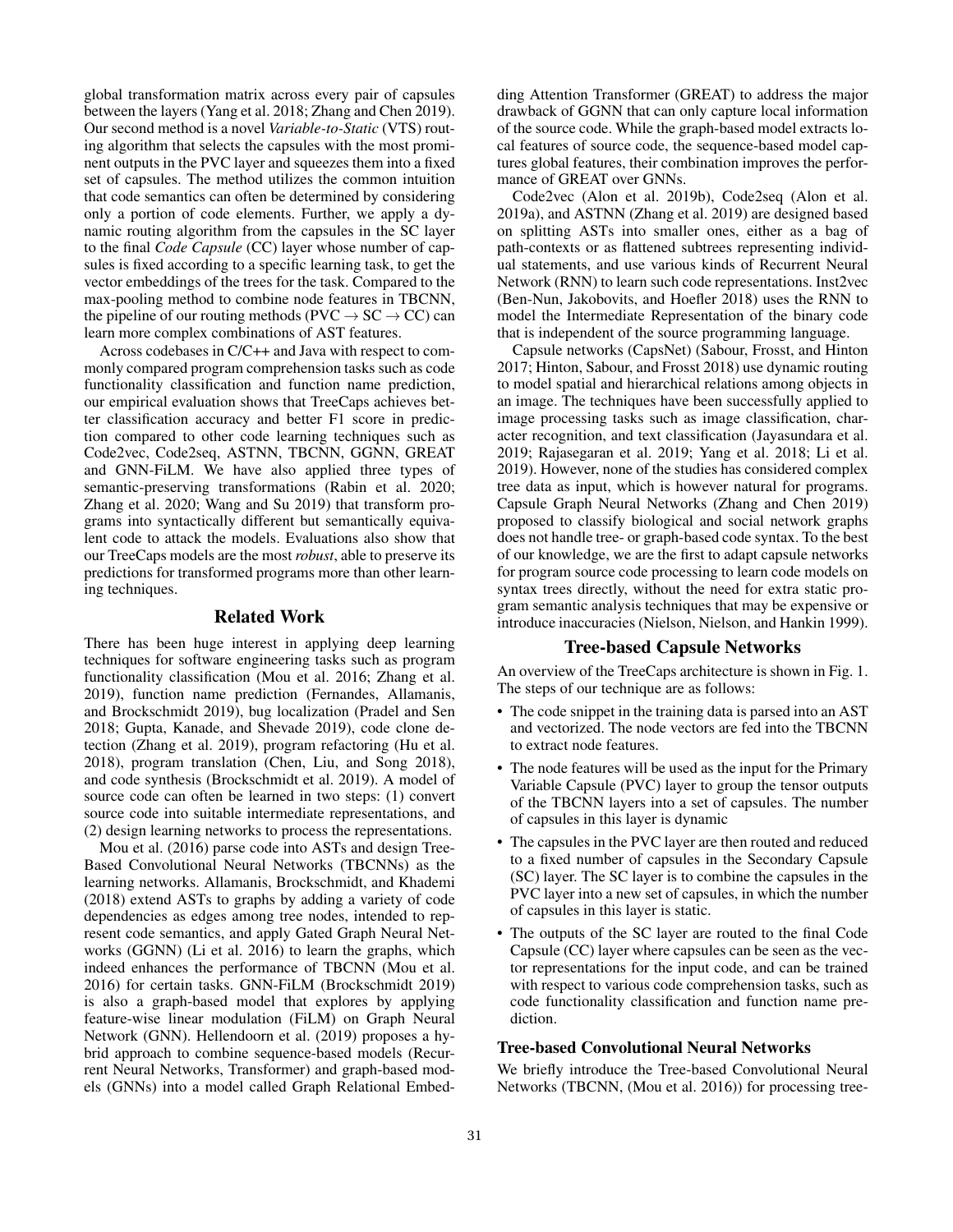

Figure 1: Source codes are parsed, vectorized and fed into the TBCNN to extract node features, then the node features are combined through the TreeCaps network.

structured inputs used in TreeCaps.

A tree  $T = (V, E, X)$  consists of a set of nodes V, a set of node features  $X$ , and a set of edges  $E$ . An edge in a tree connects a node and its children. Each node in an AST also contains its corresponding texts (or tokens) and its type (e.g., operator types, statement types, function types, etc.) from the underlying code. Initially, we annotate each node  $v \in V$  with a D-dimensional real-valued vector  $x_v \in \mathbb{R}^D$ representing the features of the node. We associate every node v with a hidden state vector  $h<sub>v</sub>$ , initialized from the feature embedding  $x_v$ , which can be computed from a simple concatenation of the embeddings of its texts and type (Allamanis, Brockschmidt, and Khademi 2018). The embedding matrices for the texts and types can be learned in the whole model training pipeline.

In TBCNN, a convolution window over an AST is emulated via a binary tree, where the weight matrix for each node is a weighted sum of three fixed matrices  $W^t$ ,  $W^l$ ,  $\mathbf{W}^r \in \mathbb{R}^{D \times \tilde{D}}$  (for the "top", "left", and "right" node respectively) and a bias term  $\mathbf{b} \in \mathbb{R}^D$ . Hence, for a convolution window of depth  $d$  in the original AST containing  $K = 2<sup>d</sup> - 1$  nodes (including the parent node) with vectors  $[\mathbf{x}_1, ..., \mathbf{x}_K]$ , where  $\mathbf{x_i} \in \mathbb{R}^D$ , the convolutional output y of the window is defined as follows:  $\mathbf{y} = tanh(\sum_{i=1}^{K}[\eta_i^t \mathbf{W}^t +$  $\eta_i^l \mathbf{W}^l + \eta_i^r \mathbf{W}^r] \mathbf{x}_i + \mathbf{b}$ ), where  $\eta_i^t, \eta_i^l, \eta_i^r$  are weights calculated corresponding to the depth and the position of the nodes.

One can see this as a way to learn the position of a node inside a tree. A TBCNN model usually stacks  $m$  such convolutional layers together to generate the final node embeddings, where the output at layer  $m$  will be used as the input for the next, i.e. the  $m + 1$ -th layer. Each layer has its own  $\mathbf{W}^t$ ,  $\mathbf{W}^l$ ,  $\mathbf{W}^r \in \mathbb{R}^{D \times D}$  and the bias term  $\mathbf{b} \in \mathbb{R}^D$  with different initialization.

#### The Primary Variable Capsule Layer (PVC)

The PVC layer is to group the outputs of the convolutional layers into the set of capsules for the routing purpose. Each convolutional layer will output a tensor with shape  $|V| \times D$ , where  $|V|$  is the number of nodes in the AST,  $D$  is the dimension size of the node embedding. There are m such TBCNN layers; then the outputs of such m layers will be a tensor with shape  $|V| \times D \times m$ . We set  $N_{pvc} = |V| \times D$ ,  $D_{pvc} = m$  so that the PVC layer will receive the input of the shape  $(N_{pvc} \times D_{pvc})$ . It will go through a non-linear squash

function (Sabour, Frosst, and Hinton 2017) and get the output with the same shape  $(N_{pvc} \times D_{pvc})$ . Each output capsule  $u_i$  from the squash function represents the probability of existence of an entity by the vector length, formally defined as:  $\mathbf{u}_i = \frac{||\mathbf{c}_i||^2}{||\mathbf{c}_i||^2+1} \cdot \frac{\mathbf{c}_i}{||\mathbf{c}_i||}$ . Hence, the output of the PVC layer is  $\mathbf{X_{pvc}} \in \mathbb{R}^{N_{pvc} \times D_{pvc}}.$ 

# The Secondary Capsule Layer (SC)

Because  $N_{pvc}$  is dynamic as |V| is dynamic, one can not route the output of the PVC layer directly into the final capsule layer (similar to Sabour, Frosst, and Hinton (2017). To address this, we propose 2 methods to combine the dynamic number of capsules in PVC into static number of capsules in an intermediate layer, called the Secondary Capsule layer.

Sharing Weights across Child Capsules with Dynamic **Routing (DRSW)** To combine the capsules in layer  $l$  into layer  $l + 1$ , the key is to define a set of transformation matrices. Each matrix is multiplied with each of the capsule in layer  $l$  (Sabour, Frosst, and Hinton (2017)). The matrices will be learned as parameters through the end-to-end learning process so the capsules in layer  $l$  will be combined through matrices into the capsules in layer  $l + 1$ . Since the number of capsules in the PVC is dynamic, a global transformation matrix cannot be defined in practice with variable dimensions. The solution for this problem is to defined a shared transformation matrix  $\mathbf{W_s} \in \mathbb{R}^{N_{pvc} \times D_{pvc} \times D_{sc}}$ across the child capsules, where  $N_{pvc}$  is the number of capsules in the PVC layer (Yang et al. 2018),  $D_{sc}$  is the dimension of the capsules in the SC layer, and a dynamic algorithm routes the capsules (as summarized in Algo.1).

In Algo.1, for each capsule  $i$  in the  $l$ -th PVC layer and each capsule j in the  $l+1$ -th SC layer, we multiply the output of the PVC layer  $\mathbf{u}_i$  by the *shared* transformation matrix  $\mathbf{W}_s$ to produce the prediction vectors  $\mathbf{\hat{u}}_{j|i} = \mathbf{W}_{s} \mathbf{u}_{i}$ . The "prediction vectors" are responsible for predicting the strength of each capsule in the PVC layer, then a weighted sum over all "prediction vectors"  $\hat{\mathbf{u}}_{j|i}$  will produce the capsule j in the SC layer. The trainable shared transformation matrix learns the part-whole relationships between the primary capsules and secondary capsules, while effectively transforms  $\mathbf{u}_i$ 's into the same dimensionality as  $v_j$  where each  $v_j$  denotes the capsule output of the SC layer. The coupling coefficients  $\beta_{ij}$  between capsule i and all the capsules in the SC layer sum to 1 and are determined by a "routing softmax" whose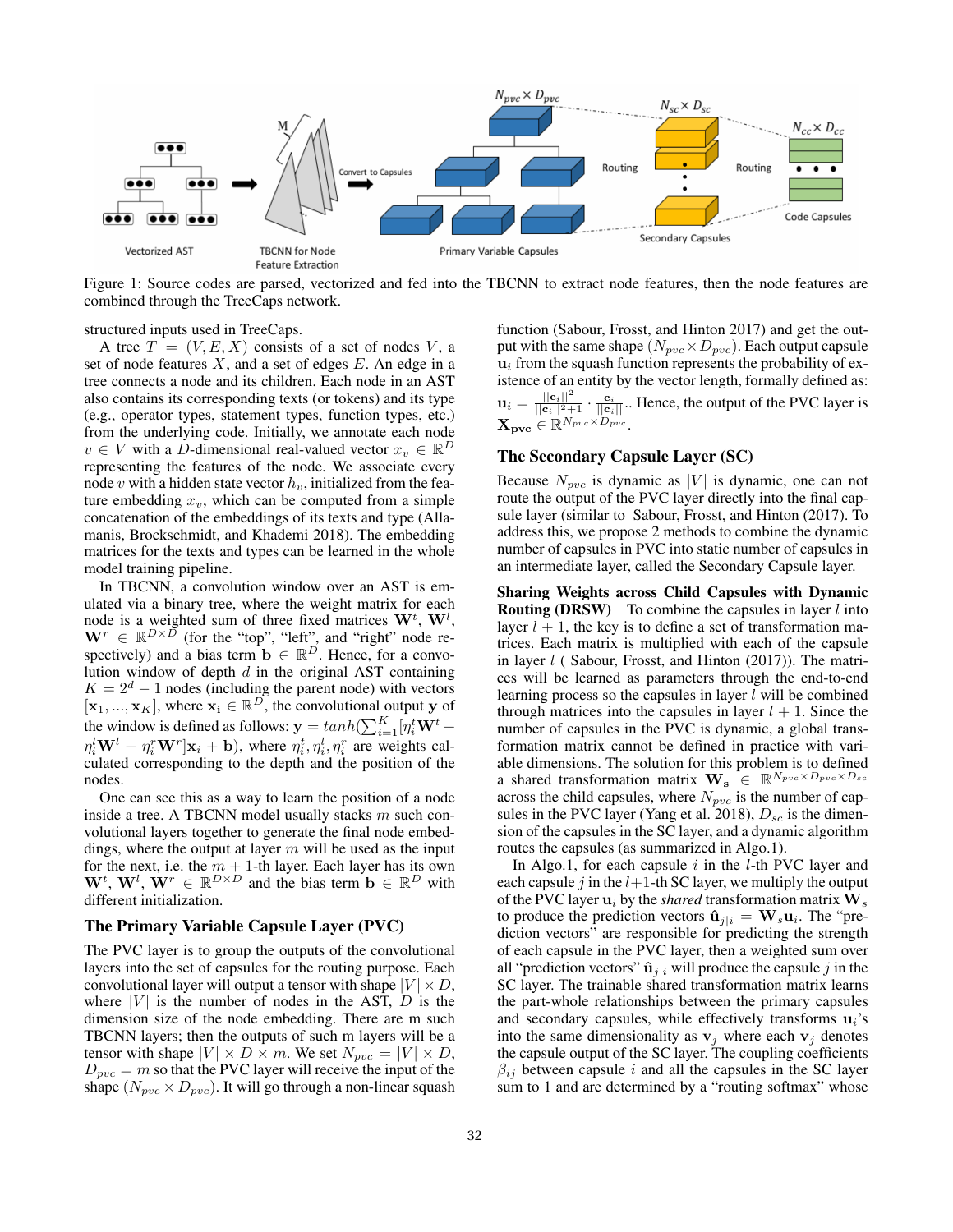initial logits  $\alpha_{ij}$  are the log prior probabilities that capsule i in PVC layer should be coupled to capsule  $j$  in the SC layer. Then we use r iterations to refine  $\beta_{ij}$  based on the agreements between the prediction vectors  $\hat{\mathbf{u}}_{i|i}$  and the secondary capsule outputs  $\mathbf{v}_j$  where  $\mathbf{v}_j = squash(\sum_i \beta_{ij} \hat{\mathbf{u}}_{j|i}).$ 

Algorithm 1 Dynamic Routing

1: **procedure** ROUTING( $\hat{\mathbf{u}}_{j|i}, r, l$ ) 2: Initialize  $\forall i \in [1, l], \forall j \in [1, l + 1], \alpha_{ij} \leftarrow 0$ 3: for r iterations do 4:  $\forall i \in [1, l], \beta_i \leftarrow softmax(\alpha_i)$ <br>5:  $\forall j \in [1, l+1], \mathbf{v}_i \leftarrow squash()$ 5:  $\forall j \in [1, l+1], \mathbf{v}_j \leftarrow squash(\sum_i \beta_{ij} \hat{\mathbf{u}}_{j|i})$ 6:  $\forall i \in [1, l], \forall j \in [1, l+1], \alpha_{ij} \leftarrow \alpha_{ij} + \hat{\mathbf{u}}_{j|i} \cdot \mathbf{v}_j$ 7: end for 8: return  $v_i$ 9: end procedure

Variable-to-Static Routing (VTS) Sharing the transformation matrix reduces the ability to learn different features because each pair of capsules is supposed to have its transformation matrix. Due to this limitation, we offer the second solution to route the variable number of capsules in the PVC layer. It is based on an observation of source code that, in practice, not every node of the AST contributes towards a source code learning task. Often, source code consists of non-essential entities, and only a portion of all entities determine the code class. Therefore, we propose a novel variableto-static capsule routing algorithm, summarized in Algo. 2. The intuition of this algorithm is that we squeeze the variable number of capsules in the PVC layer to a static number of capsules by choosing only the most important capsules in the PVC layer. The major difference between the VTS algorithm and the DRSW algorithm is that the DRSW needs to produce prediction vectors by multiplying the capsule outputs in PVC layer with the shared transformation matrix, and then the prediction vectors will be combined to produce the capsules for SC layer; whereas in the VTS, the capsule outputs in the PVC layer are selected and the prominent ones are used to initialize the capsules in SC layer directly.

We initialize the outputs of the SC layer with the outputs of the *a* capsules with the highest  $L_2$  norms in the PVC layer. Hence, the outputs of the PVC layer,  $[\mathbf{u}_1, ..., \mathbf{u}_{N_{pvc}}]$ , are first ordered by their  $L_2$  norms to obtain  $\mathbf{U_{sorted}}$ , and then the first a vectors of  $\mathbf{U}_{\text{sorted}}$  are assigned as  $\mathbf{v}_i, j \leq a$ .

Since the probability of the existence of an entity is denoted by the length of the capsule output vector  $(L_2 \text{ norm})$ , we only consider the entities with the highest existence probabilities for initialization (in other words, highest activation) following the aforementioned intuition. It should be noted that the capsules with the a-highest norms are used *only for the initialization*; the actual outputs of the static capsules in the SC layer are determined by iterative runs of the variableto-static routing algorithm. It is the capsules with the most prominent outputs along with the capsules of the highest vector similarities to them that get routed to the next layer. In this way, rare capsules, when they have prominent outputs, are still preserved and routed to the next layer.

Next, we route all  $b$  capsules in the PVC layer based on the similarity among them and the static capsule layer outputs. We initialize the routing coefficients as  $\alpha_{ij} = 0$ ,

#### Algorithm 2 Variable-to-Static Capsule Routing

|     | 1: <b>procedure</b> ROUTING( $\mathbf{u}_i$ , r, a, b)                                                 |
|-----|--------------------------------------------------------------------------------------------------------|
| 2:  | $\mathbf{U}_{\text{sorted}} \leftarrow sort([\mathbf{u}_1, , \mathbf{u}_b])$                           |
| 3:  | Initialize $\mathbf{v}_j : \forall i, j \leq a, \mathbf{v}_j \leftarrow \mathbf{U}_{\text{sorted}}[i]$ |
| 4:  | Initialize $\alpha_{ij} : \forall j \in [1, a], \forall i \in [1, b], \alpha_{ij} \leftarrow 0$        |
| 5:  | for $r$ iterations do                                                                                  |
| 6:  | $\forall j \in [1, a], \forall i \in [1, b], f_{ij} \leftarrow \mathbf{u}_i \cdot \mathbf{v}_j$        |
| 7:  | $\forall j \in [1, a], \forall i \in [1, b], \alpha_{ij} \leftarrow \alpha_{ij} + f_{ij}$              |
| 8:  | $\forall i \in [1, b], \beta_i \leftarrow Softmax(\alpha_i)$                                           |
| 9:  | $\forall j \in [1, a], \mathbf{v}_i \leftarrow Squash(\sum_i \beta_{ij} \mathbf{u}_i)$                 |
| 10: | end for                                                                                                |
| 11: | return $v_i$                                                                                           |
|     | 12: end procedure                                                                                      |

equally to the b capsules in the PVC layer. Subsequently, they are iteratively refined based on the *agreement* between the current SC layer outputs  $v_j$  and the PVC layer outputs  $\mathbf{u}_i$ . The agreement, in this case, is measured by the dot product,  $f_{ij} \leftarrow \mathbf{u}_i \cdot \mathbf{v}_j$ , and the routing coefficients are adjusted with  $f_{ij}$  accordingly. If a capsule u in the PVC layer has a strong agreement with a capsule  $j$  in the SC layer, then  $f_{ij}$  will be positively large; whereas if there is strong disagreement, then  $f_{ij}$  will be negatively large. Subsequently, the sum of vectors  $\mathbf{u}_i$  is weighted by the updated  $\beta_{ij}$  to calculate  $s_i$ , which is then squashed to update  $v_i$ .

### The Code Capsules Layer (CC)

The CC layer outputs the vector embeddings for the code  $\mathbf{X_{cc}} \in \mathbb{R}^{N_{cc} \times D_{cc}}$ , where  $D_{cc}$  is the dimensionality of each code capsule and  $N_{cc}$  is fixed with respect to a specific code learning task. Note in the outputs of the SC layer  $\mathbf{X}_{\text{sc}} \in \mathbb{R}^{N_{sc} \times D_{sc}}$ ,  $N_{sc}$  is also fixed,

The following subsections explain how we set  $N_{cc}$  and train the TreeCaps models for different code learning tasks.

Code (Functionality) Classification This task is to, given a piece of code, classify the functionality class it belongs to. We want  $N_{cc}$  capsules in the CC layer, each of which corresponds to a functionality class of code that appeared in the training data. As such, we let  $Ncc = \kappa$ , where  $\kappa$  is the number of functionality classes. We calculate the probability of the existence of each class by obtaining  $L_2$  norm of each capsule output vector. We use the margin loss (Sabour, Frosst, and Hinton 2017) as the loss function during training.

Function (Method) Name Prediction This task is to, given a piece of code (without its function header), predict a meaningful name that reflects the functionality of the code. For this task, following Alon et al. (2019b)'s prediction approach, we let  $N_{cc}$  of the CC layer be 1, and the output of the only capsule represent the vector for the given piece of code. In this case, the output capsules of the CC layer has the shape of  $\mathbf{X_{cc}} \in \mathbb{R}^{1 \times D_{cc}}$ , which is also the code vector that represents for the code snippet  $C$ , denoted as  $v_C$ . The vector embeddings of the function are learn-able parameters, formally defined as  $functions\_vocab \in \mathbb{R}^{|L| \times D_{cc}}$ , where  $L$ is the set of function names found in the training corpus. The embedding of  $function_i$  is row i of  $functions\_vocab$ . The predicted distribution of the model  $q(l)$  is computed as the (softmax-normalized) dot product between the context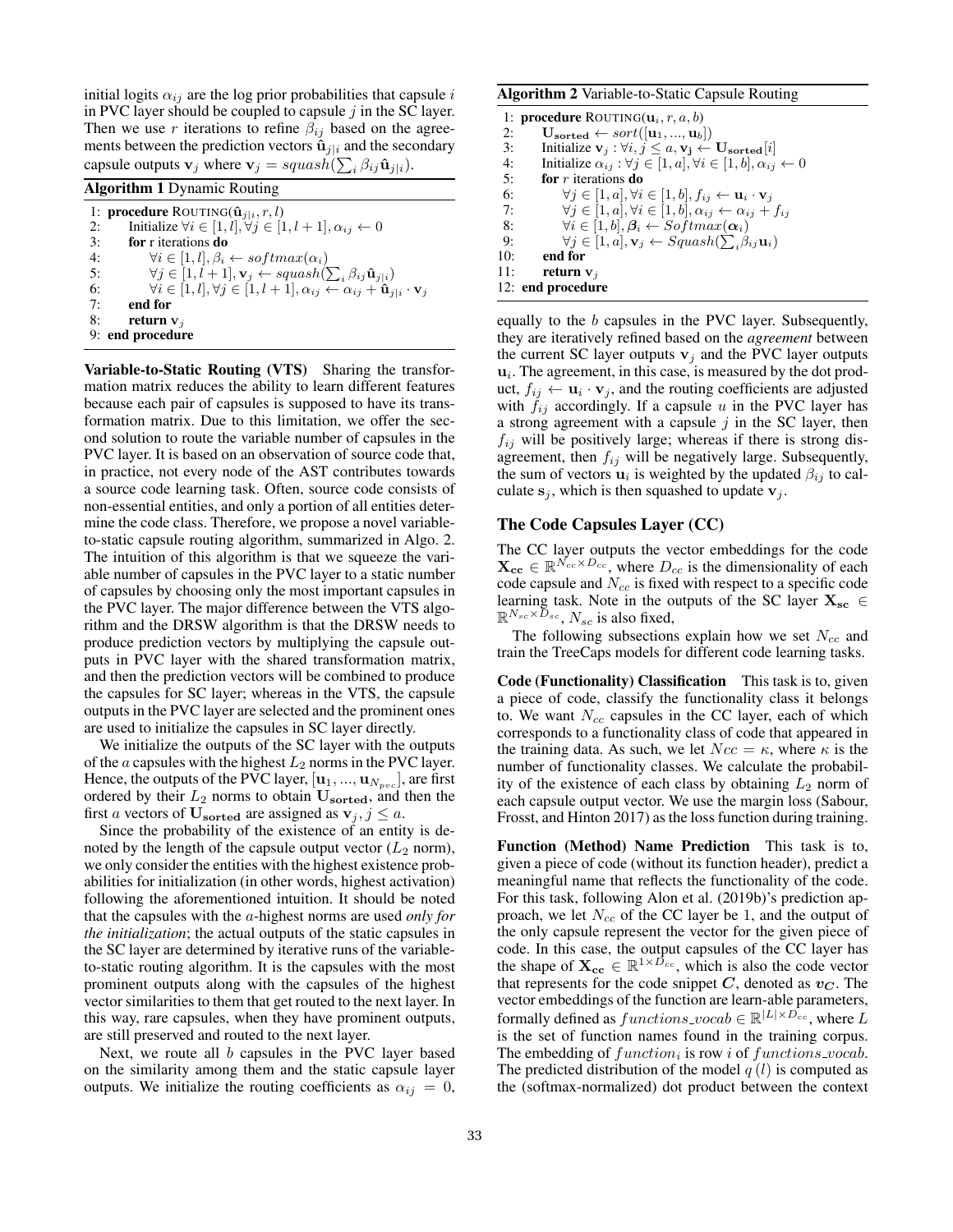vector  $v_C$  and each of the function embeddings:  $for l_i \in L$ :  $q(l_i) = \frac{\exp(\boldsymbol{v}_C^T \cdot functions.vocab_i)}{\sum_{i=1}^{\infty} \exp(\boldsymbol{v}_C^T \cdot f_{i, i, t(i+1)}, v_{i, t(i+2)})}$  $\frac{\exp(v_C \cdot functions.vocab_i)}{\sum_{l_j \in L} \exp(v_C^T \cdot functions.vocab_j)}$ , where  $q(l_i)$  is the normalized dot product between the vector of  $l_i$  and the code vector  $v_C$ , i.e., the probability that a function name  $l_i$  should be assigned to the given code snippet  $C$ . We choose  $l$  that gives the maximum probability for the snippet  $v_{\mathbf{C}}$ . For training the network, we use cross-entropy as the loss function.

# Empirical Evaluation

General Settings. We use fAST, an efficient parser (Yu 2019) to parse code into ASTs in a binary format equivalent to SrcML (Collard, Decker, and Maletic 2013);<sup>1</sup> we also use another parser PycParser<sup>2</sup> used by TBCNN and ASTNN for a fairer comparison and evaluate the effects of parser choices. For the parameters in our TBCNN layer, we follow Mou et al. (2016) to set the size of type embeddings to 128, the size of text embeddings to 128, and the number of convolutional steps  $m$  to 8. For the capsule layers, we set  $N_{sc} = 100$ ,  $D_{sc} = 16$ ,  $D_{cc} = 16$  and routing iterations r = 3. We use Tensorflow libraries to implement TreeCaps. To train the models, we use the Rectified Adam (RAdam) optimizer (Liu et al. 2019) with an initial learning rate of  $0.001$ subjected to decay on an Nvidia Tesla P100 GPU.

Baselines We choose a few recent code modeling techniques to compare with TreeCaps: Code2vec (Alon et al. 2019b), Code2seq (Alon et al. 2019a), TBCNN (Mou et al. 2016), ASTNN (Zhang et al. 2019), GGNN (Allamanis, Brockschmidt, and Khademi 2018), GREAT (Hellendoorn et al. 2019). We also include a token-based baseline by treating source code as sequences of tokens and using a neural machine translation (NMT) baseline, which is a 2-layer Bi-LSTM, to process the token sequences. A common setting used among all these techniques is that they all utilize both node type and token information to initialize a node in ASTs. We set both the dimensionality of type embeddings and text embeddings to 128. Note that we try our best to make the baselines as strong as possible by choosing the hyper-parameters above as the "optimal settings" according to their papers or code.<sup>3</sup>

We use different baselines for the two tasks since not all the models were designed for both tasks. For the graph-based models (GGNN, GREAT), there is no publicly available tool to generate the needed graph representations of code by adding semantic edges into the ASTs as presented in (Allamanis, Brockschmidt, and Khademi 2018), so we have implemented a tool by ourselves to represent the code as graphs with the assistance of SrcSlice and SrcML. We include as many edges

presented in (Allamanis, Brockschmidt, and Khademi 2018) as possible to ensure the graph-based baselines are strong. The set of edges we used are: parent\_child, next token, last lexical use, last write, return\_to, compute\_from, guarded\_by,

guarded by negation. We also add the backward edges for these edge types. For Code2vec, we follow the settings suggested in their latest Code2seq paper as well as the implementation in the official software artifacts to reproduce their results.

# Setups for Code Classification

Datasets, Metrics, and Models. We use datasets in two different programming languages. The first Sorting Algorithms (SA) dataset is from Nghi, Yu, and Jiang (2019), which contains 10 algorithm classes of 1000 sorting programs written in Java. The second OJ dataset is from Mou et al. (2016), which contains 52000 C programs of 104 classes. We split each dataset into training, testing, and validation sets by the ratios of 70/20/10. We use the same classification accuracy metric as Mou et al. (2016) for comparing classification results.

We compare TreeCaps with other techniques that have been applied to the code classification task, such as TBCNN (Mou et al. 2016), ASTNN (Zhang et al. 2019), Code2vec (Alon et al. 2019b), GGNNs (Allamanis, Brockschmidt, and Khademi 2018; Fernandes, Allamanis, and Brockschmidt 2019). Since TBCNN (Mou et al. 2016) and ASTNN (Zhang et al. 2019) use PycParser to parse code into AST, we also compare TreeCaps with all the baselines by using both PycParser and SrcML. We also include an *ablation study* to measure the impact of different combinations of node initialization and representation.

Code Classification Results. As shown in Table 1, TreeCaps models, especially TreeCaps-VTS, have the highest classification accuracy when combining node type and node token information, for both of the SA and OJ datasets. When only node token information is used, the simpler 2 layer Bi-LSTM models may achieve higher accuracy. The OJ dataset also shows that the choice of a parser affects the performance significantly. The models using PycParser all achieve higher accuracy than the models using SrcML. This is due to the reason that ASTs generated by PycPaser have only around 50 node types, while SrcML has more than 400 node types, which makes it harder for the networks to learn. Across the datasets, The TreeCaps-VTS performs consistently the best in terms of the F1 measure among the baselines under different settings.

# Setups for Function Name Prediction

Datasets, Metrics, and Models. We use the datasets from Code2seq(Alon et al. 2019a) containing three sets of Java programs: Java-Small (700k samples), Java-Med (4M samples), and Java-Large(16M samples). These datasets have been split into training/testing/validation by projects. We measure prediction performance using precision (P), recall (R), and F1 scores over the sub-words in generated names,

<sup>1</sup> https://www.srcml.org/, 400+ node types for multiple programming languages. We chose SrcML because (1) it provides unified AST representations for various languages such as C/C++/Java, and (2) it has an extension SrcSlice (https://github. com/srcML/srcSlice) to help identify dependencies and construct the graphs needed for GGNN, which is an evaluation baseline.

<sup>&</sup>lt;sup>2</sup>https://github.com/eliben/pycparser/, 50+ node types for C.

<sup>&</sup>lt;sup>3</sup>The settings for each of the baselines and parameter analyses can be looked up in the supplementary materials.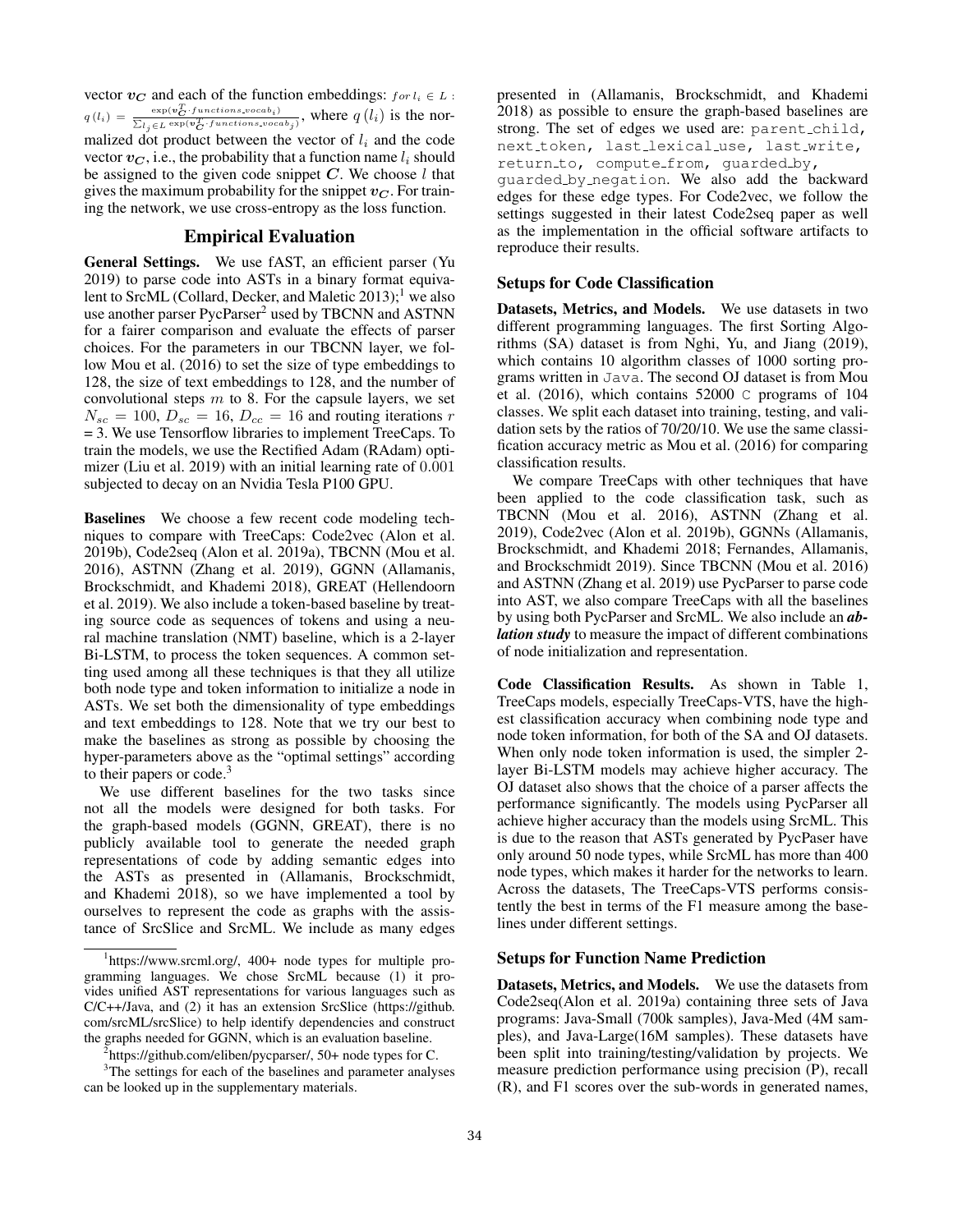| Model               |              |                          | SA Dataset (1000 samples) | <b>OJ</b> Dataset (52000 samples) |                  |                          |              |                          |         |  |
|---------------------|--------------|--------------------------|---------------------------|-----------------------------------|------------------|--------------------------|--------------|--------------------------|---------|--|
| <b>Parser</b>       | <b>SrcML</b> |                          |                           |                                   | <b>PycParser</b> |                          | <b>SrcML</b> |                          |         |  |
| <b>Initial Info</b> | Type         | Token                    | <b>Combine</b>            | Type                              | Token            | <b>Combine</b>           | <b>Type</b>  | Token                    | Combine |  |
| 2-layer Bi-LSTM     | ۰            | 81.83                    |                           |                                   | 83.51            |                          |              | 83.51                    |         |  |
| Code2vec            | -            | $\overline{\phantom{0}}$ | 80.44                     |                                   |                  | 86.21                    |              | $\overline{\phantom{0}}$ | 80.15   |  |
| <b>TBCNN</b>        | 78.09        | 71.23                    | 82.02                     | 92.64                             | 87.97            | 95.21                    | 81.15        |                          | 83.90   |  |
| <b>ASTNN</b>        |              |                          | 84.32                     |                                   |                  | 98.2                     |              |                          | 85.32   |  |
| GGNN                | 82.12        | 74.25                    | 83.81                     |                                   |                  | $\overline{\phantom{0}}$ | 85.23        | 72.23                    | 85.89   |  |
| Treecaps-DRSW       | 83.15        | 74.56                    | 84.57                     | 94.75                             | 89.42            | 96.74                    | 83.59        | 77.59                    | 87.77   |  |
| Treecaps-VTS        | 84.60        | 78.15                    | 85.43                     | 95.88                             | 90.21            | 98.32                    | 83.40        | 79.56                    | 88.40   |  |

Table 1: Performance in Code Functionality Classification compared. A '-' means that the model is not suited to use the relevant node representation or the parser and thus not evaluated.

following the metrics used by Alon et al. (2019b); Fernandes, Allamanis, and Brockschmidt (2019). For example, a predicted name result compute is considered to be an exact match of the actual name computeResult; predicted compute has full precision but only 50% recall; and predicted compute model result has full recall but only 67% precision.

We use these baselines for the function name prediction task: Code2vec, TBCNN, Code2seq, GGNN, the 2-layer Bi-LSTM, and and GREAT (Hellendoorn et al. 2019), a hybrid model mixing sequence-based and graph-based techniques. The inputs for GREAT is graph representations of code, similar to GGNN, and we have adapted this baseline into the function name prediction task. We train each of the models for 50 epochs for each of the three datasets. We also measure the training time for each of the models.

Function Name Prediction Results. As shown in Table 2, TreeCaps-VTS outperforms all other baselines for most of the settings. TreeCaps-DRSW also performs well but still worse than TreeCaps-VTS. Both TreeCaps-VTS and TreeCaps-DRSW are better than the graph-based models (GGNN, GREAT) and path-based models (Code2seq, Code2vec) without the need for additional code dependency analysis for constructing graphs. Regarding the training time, GGNN is the longest. The training time of both TreeCaps models is comparable to GREAT, the state-ofthe-art graph-based technique to model source code, while TreeCaps-VTS is slightly faster.

### Model Analysis

To better understand the importance of different components of our approach, we evaluate the effect of various aspects of the TreeCaps models. This subsection provides a robustness analysis and a comparison between DRSW algorithm and VTS algorithm.

Robustness of Models We measure the robustness of each model by applying the semantically-preserving program transformations to the Java-larges test set for the *function name prediction* task. We follow Wang and Su (2019); Rabin et al. (2020) to transform programs in three ways that change code syntax but preserve code functionality: (1) Variable Renaming (VN), a refactoring transformation that renames a variable in code, where the new name of the variable is taken randomly from a set of variable vocabulary in the training set; (2) Unused Statement (US), inserting an unused string declaration to a randomly selected basic block in the code;

and (3) Permute Statement (PS), swapping two independent statements (i.e., with no dependence) in a basic block in the code.

The Java-large test set is thus transformed into a new test set. We then examine if the models make the same predictions for the programs after transformation as the prior predictions for the original programs. We use *percentage of predictions changed* (*PPC*) as the metric used by (Rabin et al. 2020; Zhang et al. 2020; Wang and Su 2019) to measure the robustness of the code models. Formally, suppose P denotes a set of test programs, a semantic-preserving program transformation  $T$  that transforms  $P$  into a set of transformed programs  $P' = \{p' = T(p)|p \in P\}$ , and a source code model M that can make predictions for any program p:  $M(p) = l$ , where  $l \in L$  denotes a predicted label for p according to a set of labels  $L$  learned by  $M$ , we compute the percentage of predictions changed as:

$$
PPC = \frac{|\{p' \in P'|M(p) \neq M(p')\}}{|\{p' \in P'\}|} * 100 \tag{1}
$$

Lower  $PPC$  values for  $M$  suggest higher robustness as they can maintain more of correct predictions with respect to the transformation. As shown in Table 3, TreeCaps-VTS is the most robust model against the program transformations. Although more kinds of program transformations could be applied to evaluate model robustness in our future work, the current analysis gives us the confidence that TreeCaps can be more robust against attacks via adversarial examples (Ramakrishnan et al. 2020; Bielik and Vechev 2020).

Comparison between the Two Routing Algorithms Figure 2 shows the comparisons between the Dynamic Routing algorithm with Shared Weights (DRSW) and Variable-to-Static Routing algorithm (VTS) for the *code classification* task on the OJ Dataset. There are two main observations: (1) when DRSW is used, the loss decreases slower than when VTS is used (in the right plot); and (2) VTS improves validation accuracy faster than DRSW (in the left chart). A reason is that DRSW has to learn an additional shared transformation matrix  $W_s$ , resulting in slower convergence due to a larger number of parameters to be learned.

# **Discussion**

Choice of Node Feature Extractor For the step to extract the node features, we chose TBCNN because it was designed to process ASTs that usually contain deeper and larger numbers of nodes per code snippet than natural language parse trees per sentence, and it has been shown to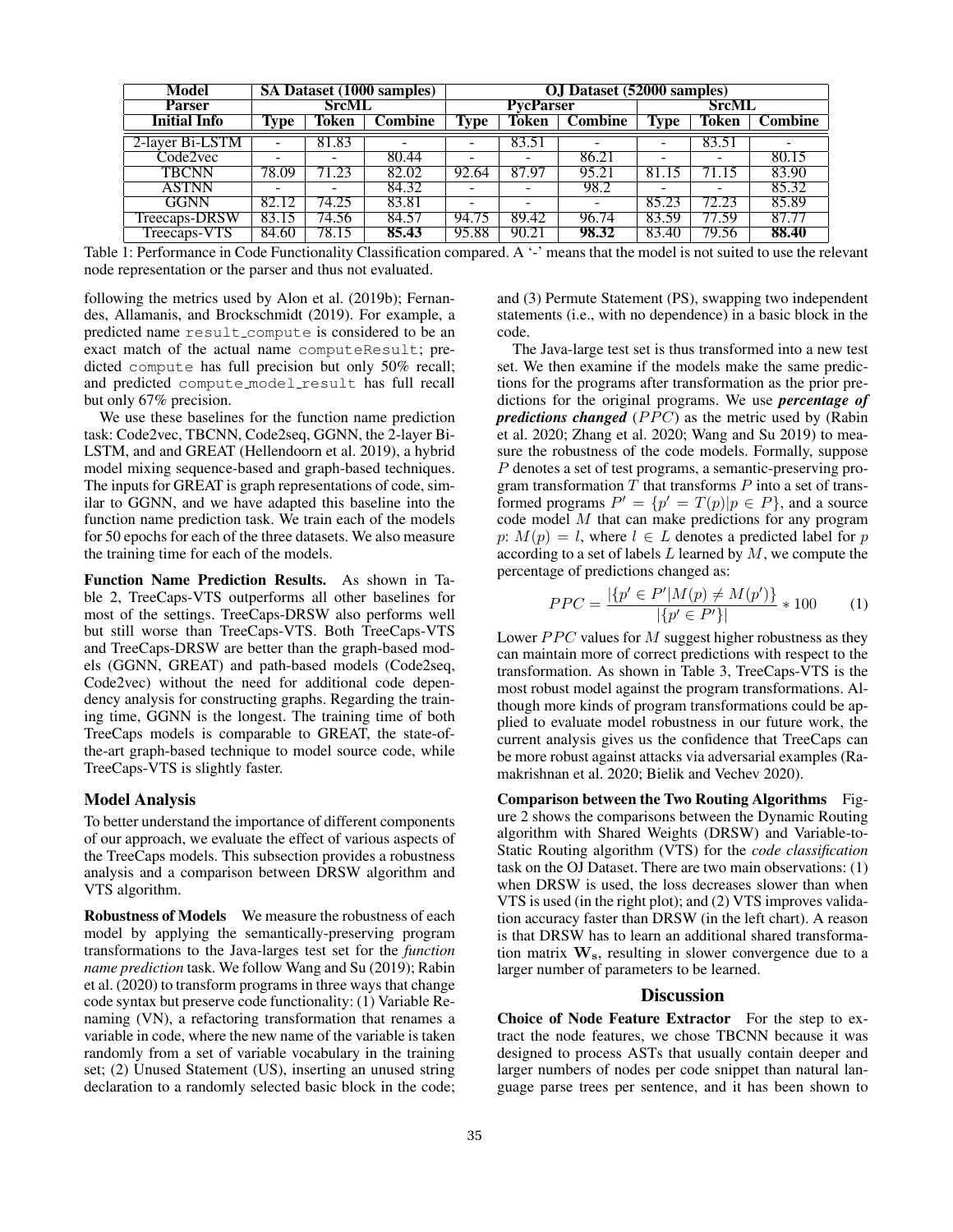| Model           | java-small (700k Samples) |       |           |                   | java-med (4M Samples) |                     |       |          | java-large (16M Samples) |       |       |      |
|-----------------|---------------------------|-------|-----------|-------------------|-----------------------|---------------------|-------|----------|--------------------------|-------|-------|------|
| Metric          |                           |       |           | Time              |                       |                     |       | l'ime    |                          |       |       | Time |
| 2-layer Bi-LSTM | 40.02                     | 31.84 | .46<br>35 | 26.3h             | 49.73                 | 40.12               | 44.82 | 65.2h    | 56.56                    | 49.2  | 52.63 | 150h |
| TBCNN           | 40.89                     | 27.67 | 32.<br>24 | 20.6 <sub>h</sub> | 45.23                 | $\mathcal{A}$<br>41 | 43.23 | 58<br>7h | 58.15                    | 40.91 | 49.40 | 165h |
| Code2vec        | 23.35                     | 22.01 | 21<br>.36 | 47.9h             | 36.43                 | 27.93               | 31.89 | 91.6h    | 44.24                    | 38.25 | 41.56 | 222h |
| Code2seq        | 50.42                     | 35.43 | 42.56     | 56.3h             | 62.56                 | 46.83               | 53.66 | 00h      | 63.25                    | 54.03 | 58.96 | 235h |
| GGNN            | 40.25                     | 35.25 | 36.86     | 75.8h             | 50.14                 | 41                  | 45.3  | .42h     | 50.18                    | 44.25 | 46.23 | 280h |
| <b>GREAT</b>    | 47.25                     | 39.97 | 43.56     | 55.5h             | 57                    | 44.12               | 51.42 | 10h      | 61.35                    | 55.86 | 58.25 | 205h |
| TreeCaps-DRSW   | 45.19                     | 39.49 | 42.89     | 61.5h             | 60.19                 | 41                  | 52.56 | 25h      | 59.41                    | 52.93 | 57.82 | 153h |
| TreeCaps-VTS    | 52.62                     | 41.36 | 46.78     | 45.1h             | 64.38                 | 48.87               | 55.67 | 105h     | 66.85                    | 56.32 | 61.34 | 180h |

Table 2: Performance of TreeCaps and the baselines for Function (Method) Name Prediction.



Figure 2: Comparisons between the Two Routing Algorithms.

| Model         | VR        | US        | PS        | Average   |
|---------------|-----------|-----------|-----------|-----------|
| Code2vec      | 22.45%    | 19.42%    | 26.56%    | 22.81\%   |
| Code2seq      | 16.84%    | 21.82%    | $20.12\%$ | 19.59%    |
| <b>TBCNN</b>  | $11.16\%$ | $19.36\%$ | 21.67%    | 17.39%    |
| GGNN          | 15.34%    | 18.89%    | 16.42%    | $16.88\%$ |
| <b>GREAT</b>  | 13.48%    | 17.75%    | 16.51%    | 15.90%    |
| TreeCaps-DRSW | $11.23\%$ | 15.76%    | 16.54%    | 14.51%    |
| TreeCaps-VTS  | $9.53\%$  | 14.08%    | $13.87\%$ | $12.49\%$ |

Table 3: Model robustness, measured as percentage of predictions changed wrt. semantic-preserving program transformations. The lower the more robust.

outperform TreeLSTM in software engineering tasks such as code classification (Mou et al. 2016) and NLP tasks such as natural language inference (Mou et al. 2015).

Relationship with Global Model of Source Code GREAT (Hellendoorn et al. 2019) is a hybrid approach to combine sequence-based and graph-based model to better capture both local and global features of code. TreeCaps shares the same synergy but with a different approach. The feature extraction step is to extract local features of the source code and the routing mechanism of the capsules is to combine the global features of the source code. We have shown in our evaluation that our capsule-based method performs better than GREAT, both in terms of F1 score and training time. Further research is needed to explore how different types of features are captured inside the capsules.

# **Conclusion**

We propose TreeCaps, a novel neural network architecture that incorporates tree-based convolutional neural networks (TBCNN) into capsule networks for better learning of code on abstract syntax trees. To handle dynamic numbers of capsules produced from TBCNN, we propose two methods to route the capsules in the Primary Variable Capsule layer to a fixed number of capsules in the Secondary Capsule layer. We are the first to re-purpose capsule networks over syntax trees to learn code without the need for explicit semantics analysis. Our empirical evaluations have shown that TreeCaps can outperform existing code learning models (e.g., Code2vec, TBCNN, ASTNN, GGNN, GREAT, GNN-FiLM) for two different program comprehension tasks (e.g., code functionality classification and function name prediction) on C/C++/Java programs. It is our belief that the new method can be applied to other software engineering tasks such as bug localization and clone detection.

A limitation of TreeCaps is similar to the original capsule networks and many other neural networks: it still lacks explainability. Software developers may require additional evidence before accepting the predication results, which suggests future work that relating TreeCaps outputs to certain visible patterns in code could help explain the predictions.

# Acknowledgments

This research is supported by the Singapore Ministry of Education (MOE) Academic Research Fund (AcRF) Tier 2 Award No. MOE2019-T2-1-193 and RISE Lab Operational Fund from SCIS at SMU, Royal Society International Collaboration projects (Big Code Forensic Analytics in Secure SE IES/R1/191138, IES/R3/193175), EU H2020 EngageKTN project on Safer Drone Flights (https://droneidentity.eu), EPSRC STRIDE (Socio-technical resilience in software development) project (EP/T017465/1), Huawei Trustworthy Lab, Ireland Research Centre. We also thank the anonymous reviewers for their insightful comments and suggestions, and thank the authors of related work for sharing data.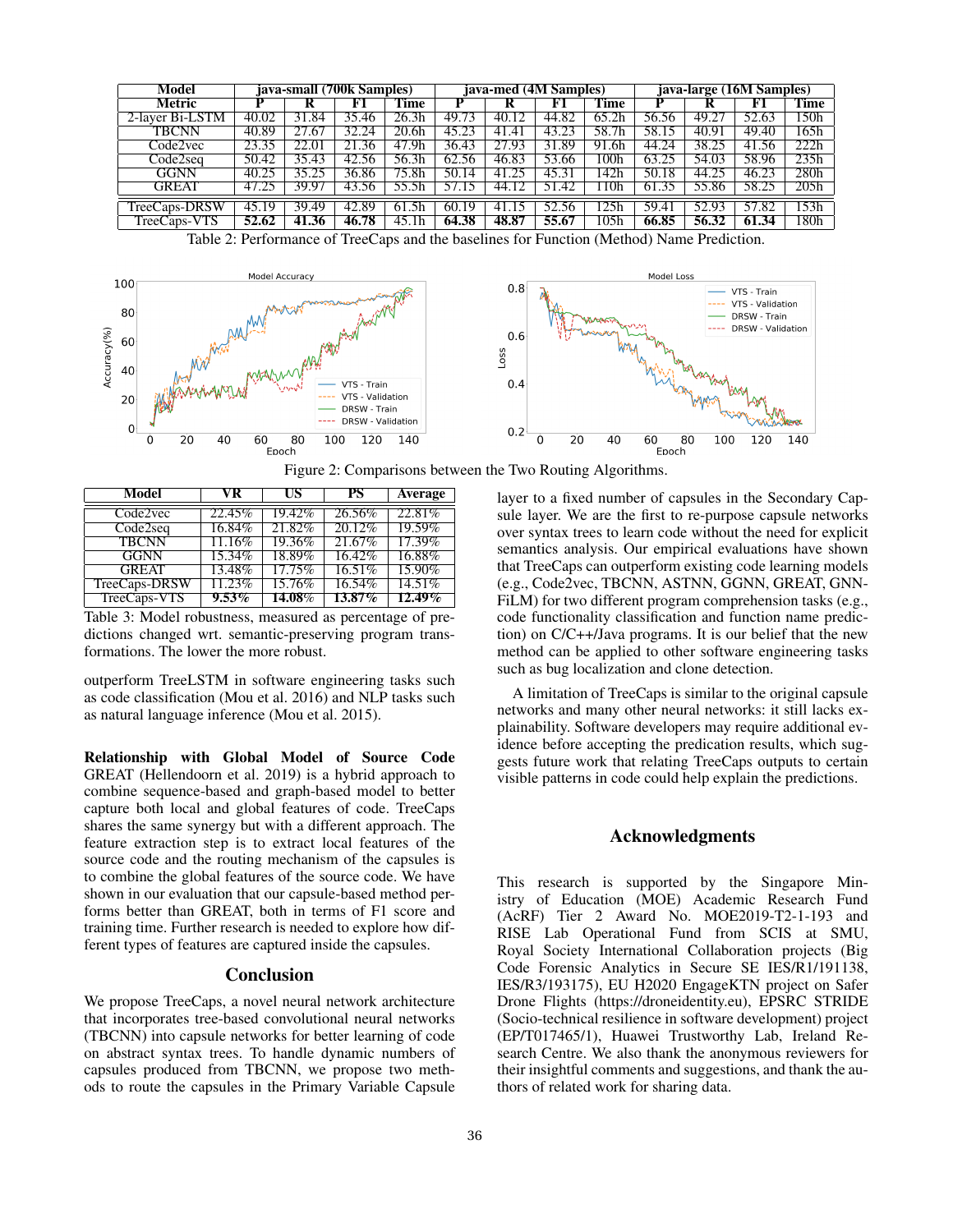# References

Allamanis, M.; Brockschmidt, M.; and Khademi, M. 2018. Learning to Represent Programs with Graphs. In *International Conference on Learning Representations*.

Alon, U.; Brody, S.; Levy, O.; and Yahav, E. 2019a. code2seq: Generating Sequences from Structured Representations of Code. In *International Conference on Learning Representations*. URL https://openreview.net/forum?id= H1gKYo09tX.

Alon, U.; Zilberstein, M.; Levy, O.; and Yahav, E. 2019b. Code2Vec: Learning Distributed Representations of Code. *Proc. ACM Programming Languages* 3(POPL): 40:1–40:29.

Ben-Nun, T.; Jakobovits, A. S.; and Hoefler, T. 2018. Neural code comprehension: A learnable representation of code semantics. In *Advances in Neural Information Processing Systems*, 3585–3597.

Bielik, P.; and Vechev, M. 2020. Adversarial Robustness for Code. *arXiv preprint arXiv:2002.04694* .

Britton, T.; Jeng, L.; Carver, G.; and Cheak, P. 2012. Quantify the time and cost saved using reversible debuggers. Technical report, Cambridge Judge Business School.

Brockschmidt, M. 2019. Gnn-film: Graph neural networks with feature-wise linear modulation. *arXiv preprint arXiv:1906.12192* .

Brockschmidt, M.; Allamanis, M.; Gaunt, A. L.; and Polozov, O. 2019. Generative Code Modeling with Graphs. In *7th International Conference on Learning Representations, ICLR 2019, New Orleans, LA, USA, May 6-9, 2019*. OpenReview.net. URL https://openreview.net/forum?id= Bke4KsA5FX.

Bui, N. D. Q.; Jiang, L.; and Yu, Y. 2018. Cross-Language Learning for Program Classification Using Bilateral Tree-Based Convolutional Neural Networks. In *The Workshops of the The Thirty-Second AAAI Conference on Artificial Intelligence, New Orleans, Louisiana, USA, February 2-7, 2018*, volume WS-18 of *AAAI Workshops*, 758–761. AAAI Press. URL https://aaai.org/ocs/index.php/WS/AAAIW18/ paper/view/17338.

Bui, N. D. Q.; Yu, Y.; and Jiang, L. 2019. SAR: learning cross-language API mappings with little knowledge. In Dumas, M.; Pfahl, D.; Apel, S.; and Russo, A., eds., *Proceedings of the ACM Joint Meeting on European Software Engineering Conference and Symposium on the Foundations of Software Engineering, ESEC/SIGSOFT FSE 2019, Tallinn, Estonia, August 26-30, 2019*, 796–806. ACM. doi: 10.1145/3338906.3338924. URL https://doi.org/10.1145/ 3338906.3338924.

Chen, X.; Liu, C.; and Song, D. 2018. Tree-to-tree neural networks for program translation. In *Advances in Neural Information Processing Systems*, 2547–2557.

Collard, M. L.; Decker, M. J.; and Maletic, J. I. 2013. srcML: An Infrastructure for the Exploration, Analysis, and Manipulation of Source Code: A Tool Demonstration. In *2013 IEEE International Conference on Software Maintenance, Eindhoven, The Netherlands, September 22-28,*

*2013*, 516–519. IEEE Computer Society. doi:10.1109/ ICSM.2013.85. URL https://doi.org/10.1109/ICSM.2013. 85.

Dahl, G. E.; Stokes, J. W.; Deng, L.; and Yu, D. 2013. Large-scale malware classification using random projections and neural networks. In *IEEE International Conference on Acoustics, Speech and Signal Processing*, 3422–3426. IEEE.

Fernandes, P.; Allamanis, M.; and Brockschmidt, M. 2019. Structured Neural Summarization. In *7th International Conference on Learning Representations, ICLR 2019, New Orleans, LA, USA, May 6-9, 2019*. OpenReview.net. URL https://openreview.net/forum?id=H1ersoRqtm.

Gu, X.; Zhang, H.; Zhang, D.; and Kim, S. 2017. DeepAM: Migrate APIs with Multi-modal Sequence to Sequence Learning. In *International Joint Conference on Artificial Intelligence*, 3675–3681.

Gupta, R.; Kanade, A.; and Shevade, S. 2019. Neural Attribution for Semantic Bug-Localization in Student Programs. In *Advances in Neural Information Processing Systems*, 11861–11871.

Hellendoorn, V. J.; Sutton, C.; Singh, R.; Maniatis, P.; and Bieber, D. 2019. Global relational models of source code. In *International Conference on Learning Representations*.

Hinton, G. E.; Sabour, S.; and Frosst, N. 2018. Matrix capsules with EM routing. In *International Conference on Learning Representations*.

Hu, X.; Li, G.; Xia, X.; Lo, D.; and Jin, Z. 2018. Deep code comment generation. In *International Conference on Program Comprehension*, 200–210. ACM.

Jayasundara, V.; Jayasekara, S.; Jayasekara, H.; Rajasegaran, J.; Seneviratne, S.; and Rodrigo, R. 2019. TextCaps: Handwritten Character Recognition With Very Small Datasets. In *IEEE Winter Conference on Applications of Computer Vision*, 254–262.

Li, C.; Quan, C.; Peng, L.; Qi, Y.; Deng, Y.; and Wu, L. 2019. A capsule network for recommendation and explaining what you like and dislike. In *Proceedings of the 42nd International ACM SIGIR Conference on Research and Development in Information Retrieval*, 275–284.

Li, J.; He, P.; Zhu, J.; and Lyu, M. R. 2017. Software defect prediction via convolutional neural network. In *IEEE International Conference on Software Quality, Reliability and Security*, 318–328. IEEE.

Li, Y.; Tarlow, D.; Brockschmidt, M.; and Zemel, R. 2016. Gated Graph Sequence Neural Networks. In *International Conference on Learning Representations*.

Li, Z.; Zou, D.; Xu, S.; Ou, X.; Jin, H.; Wang, S.; Deng, Z.; and Zhong, Y. 2018. VulDeePecker: A deep learningbased system for vulnerability detection. *arXiv preprint arXiv:1801.01681* .

Liu, L.; Jiang, H.; He, P.; Chen, W.; Liu, X.; Gao, J.; and Han, J. 2019. On the variance of the adaptive learning rate and beyond. *arXiv preprint arXiv:1908.03265* .